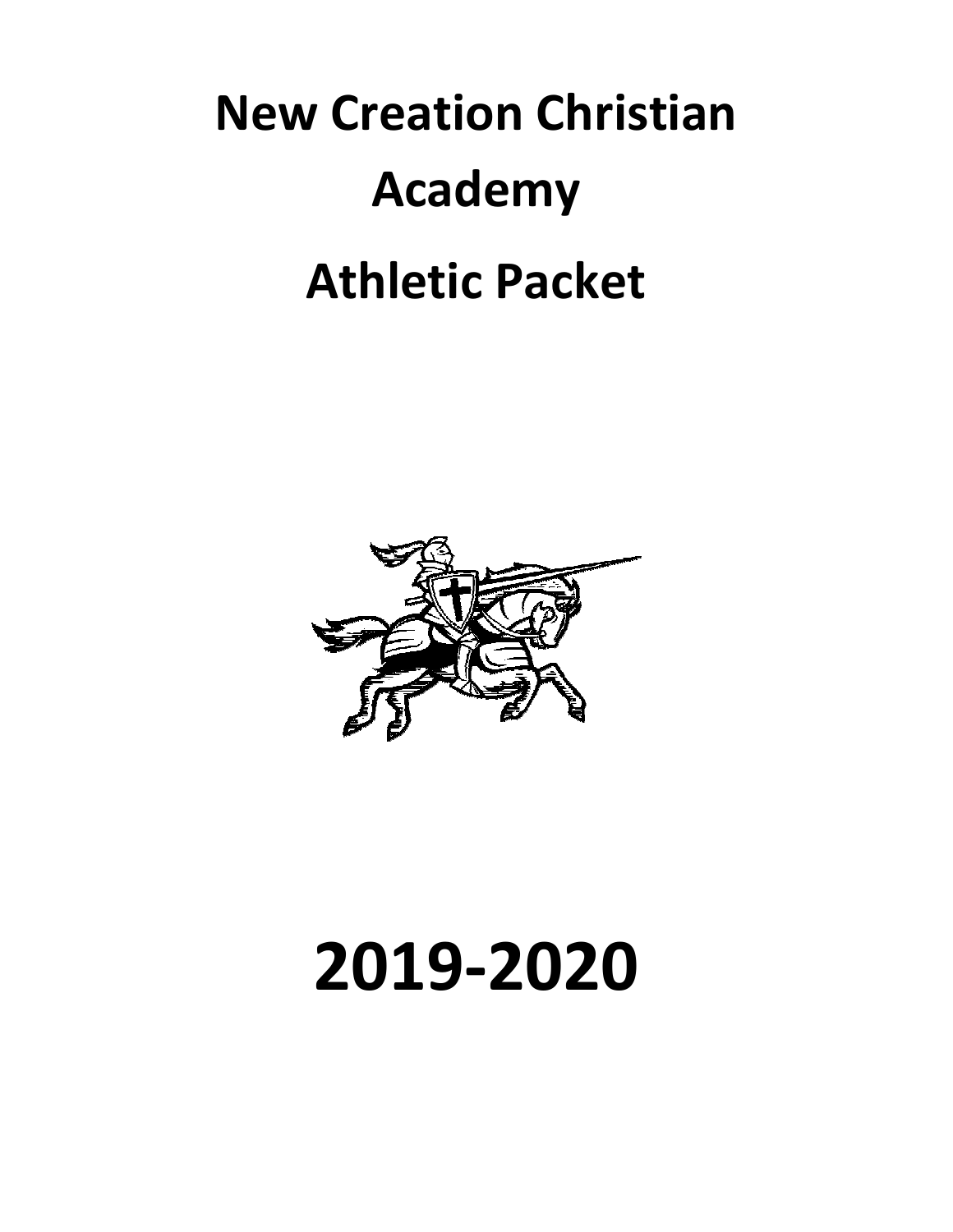## **2019-20 NCCA Crusaders Athletic fees**

| <b>FOOTBALL</b>                            | \$500 |
|--------------------------------------------|-------|
| <b>JV AND VARSITY VOLLEYBALL</b>           | \$350 |
| <b>MIDDLE VOLLEYBALL</b>                   | \$250 |
| <b>CROSS COUNTRY</b>                       | \$250 |
| JV AND VARSITY BASKETBALL (GIRLS AND BOYS) | \$450 |
| MIDDLE SCHOOL BASKETBALL (GIRLS AND BOYS)  | \$250 |
| <b>JV AND VARSITY BASEBALL</b>             | \$400 |
| <b>MIDDLE SCHOOL BASEBALL</b>              | \$250 |
| <b>SOCCER</b>                              | \$375 |
| <b>SOFTBALL</b>                            | \$375 |
| <b>GOLF</b>                                | \$300 |
| <b>TENNIS</b>                              | \$300 |
| <b>MIDDLE AND VARSITY SHOTGUN SPORTS</b>   | \$350 |

A student may participate in 3 sports for \$**1000.00 MAXIMUM** fees.

Athletes that are not NCCA full time students (3 classes or more), will be charged an additional fee of \$25.00 **per sport**.

One half of fees are due prior to beginning date of season. The remainder of fees will be due by mid-point of the season.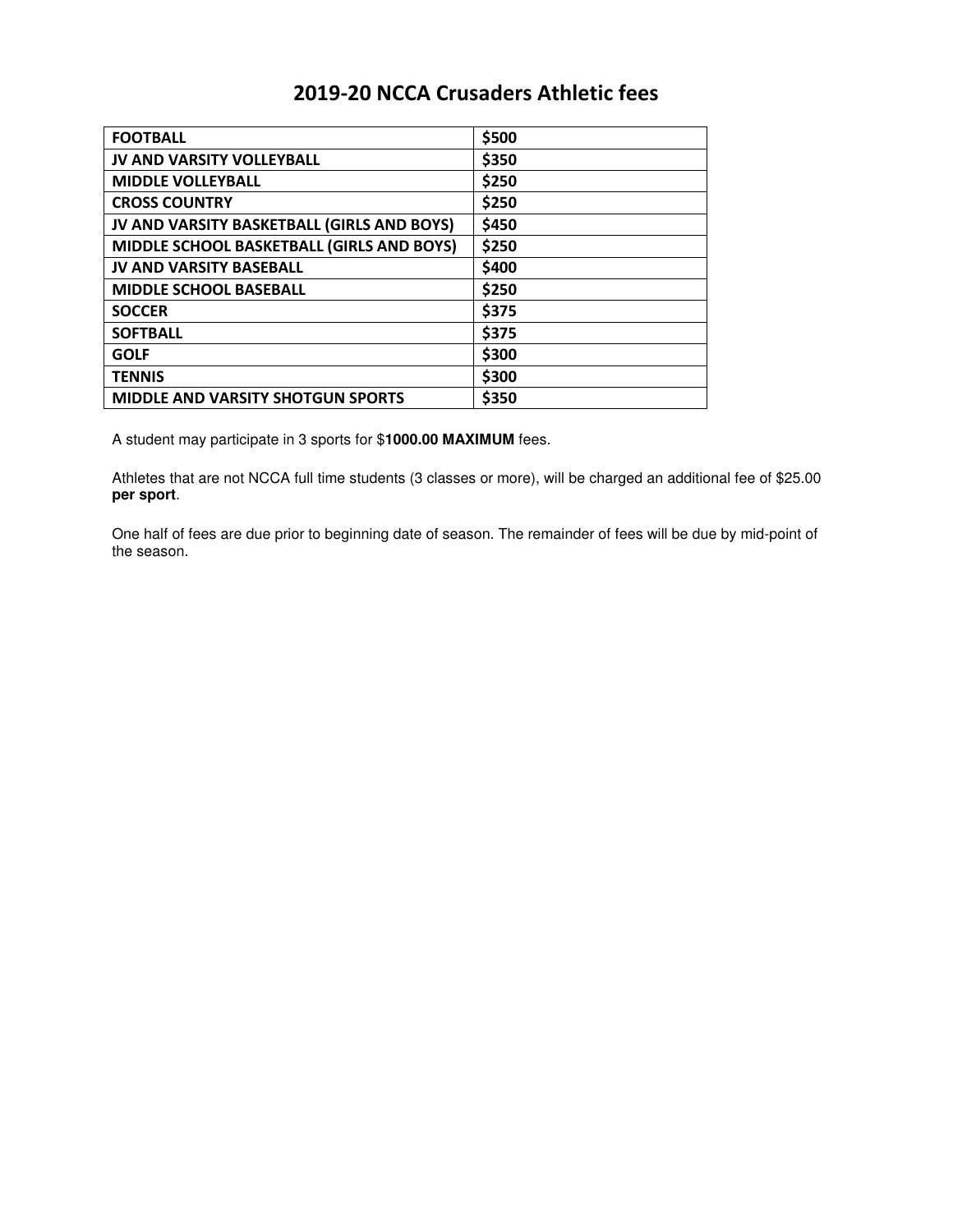#### **NEW CREATION CHRISTIAN ACADEMY SPORTS REGISTRATION FORM**

Please check sports interests:

| $\Box$ Baseball<br>$\Box$ Golf<br>$\square$ Tennis                                                                                          | □Basketball □Cross Country<br>□Shotgun Sports □Soccer<br>□Volleyball □Other |                                                                                                                                                                                         | □Football<br>□Softball                                                                                         |
|---------------------------------------------------------------------------------------------------------------------------------------------|-----------------------------------------------------------------------------|-----------------------------------------------------------------------------------------------------------------------------------------------------------------------------------------|----------------------------------------------------------------------------------------------------------------|
|                                                                                                                                             |                                                                             | Player's Information Date ___________________________                                                                                                                                   |                                                                                                                |
|                                                                                                                                             |                                                                             |                                                                                                                                                                                         |                                                                                                                |
| T-shirt size                                                                                                                                |                                                                             |                                                                                                                                                                                         |                                                                                                                |
|                                                                                                                                             |                                                                             |                                                                                                                                                                                         |                                                                                                                |
|                                                                                                                                             |                                                                             |                                                                                                                                                                                         | Parents / Guardian's Name: Mannell And All Annual Annual Annual Annual Annual Annual Annual Annual Annual Annu |
|                                                                                                                                             |                                                                             |                                                                                                                                                                                         |                                                                                                                |
|                                                                                                                                             |                                                                             |                                                                                                                                                                                         |                                                                                                                |
|                                                                                                                                             |                                                                             |                                                                                                                                                                                         |                                                                                                                |
|                                                                                                                                             |                                                                             |                                                                                                                                                                                         |                                                                                                                |
|                                                                                                                                             |                                                                             |                                                                                                                                                                                         |                                                                                                                |
|                                                                                                                                             |                                                                             | (Please check box beside preferred number for Calling Post messages)<br>Preferred E-mail address (important for receiving information):                                                 |                                                                                                                |
| Forms to be completed and submitted with application:<br>Completed NCCA Registration Form<br><b>Birth Certificate</b><br><b>NCCA Waiver</b> |                                                                             | Current Sports Physical (OBTAIN FROM PHYSICIAN OF YOUR CHOICE)                                                                                                                          |                                                                                                                |
| <b>Medical Release form</b>                                                                                                                 |                                                                             |                                                                                                                                                                                         |                                                                                                                |
| <b>Concussion Form</b>                                                                                                                      |                                                                             |                                                                                                                                                                                         |                                                                                                                |
|                                                                                                                                             | Homeschool Information Form (if applicable)                                 |                                                                                                                                                                                         |                                                                                                                |
|                                                                                                                                             | <b>Report Card or Progress Report (on Letterhead)</b>                       |                                                                                                                                                                                         |                                                                                                                |
| <b>Payment Method</b>                                                                                                                       |                                                                             |                                                                                                                                                                                         |                                                                                                                |
| $\Box$ I will pay by cash or check                                                                                                          |                                                                             |                                                                                                                                                                                         |                                                                                                                |
| □ I will pay by credit card through RenWeb                                                                                                  |                                                                             |                                                                                                                                                                                         |                                                                                                                |
| □ MasterCard □ Visa □ Discover Card □ Am.Express                                                                                            |                                                                             |                                                                                                                                                                                         |                                                                                                                |
|                                                                                                                                             |                                                                             | NCCA admits students of any race, color, national and ethnic origin to all the rights, privileges,<br>programs and activities generally accorded or made available to students at NCCA. |                                                                                                                |
| Please return completed form to the NCCA Athletic Office.                                                                                   |                                                                             |                                                                                                                                                                                         |                                                                                                                |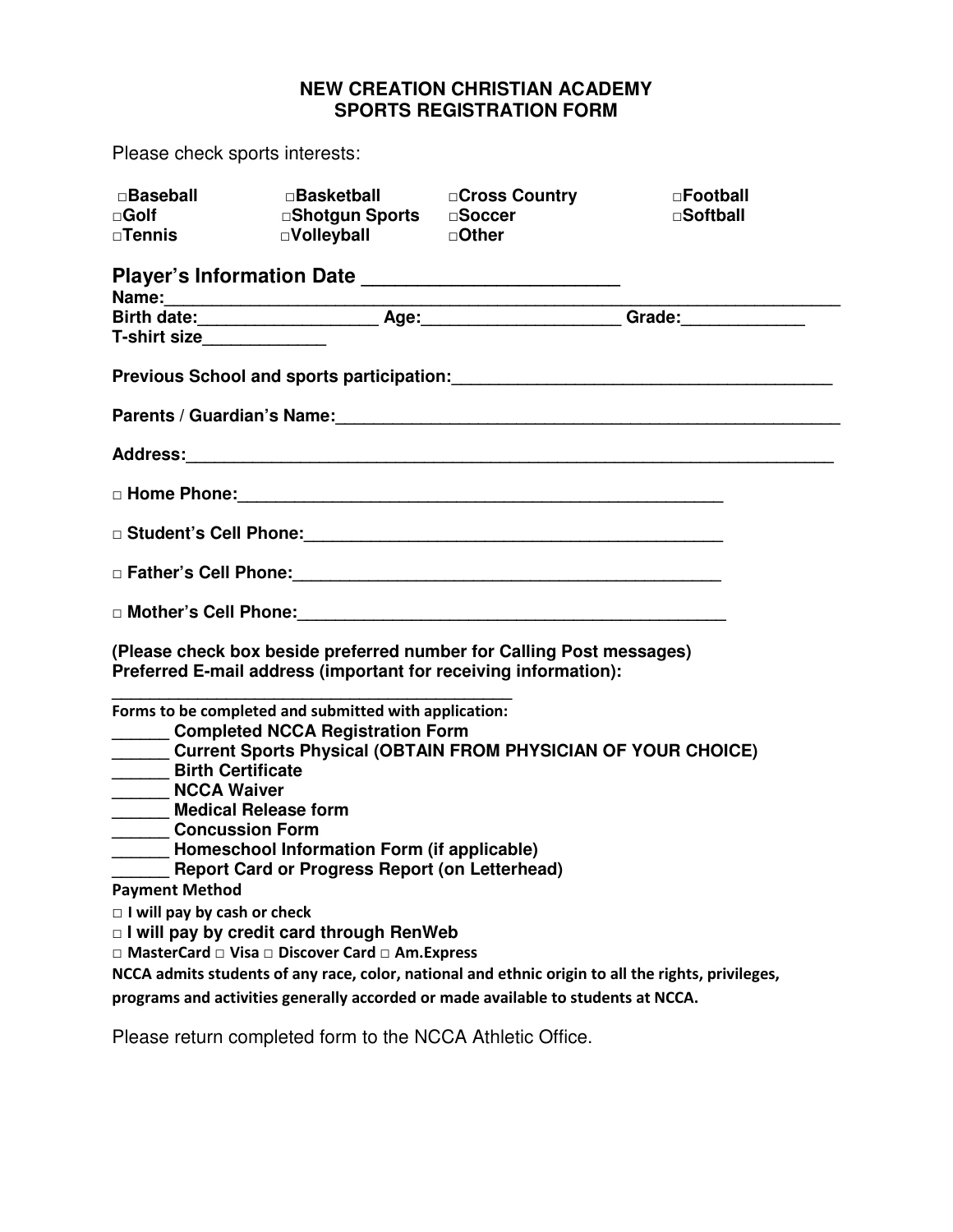# **NEW CREATION CHRISTIAN ACADEMY MEDICAL RELEASE FORM**

| DOES THE STUDENT HAVE ANY MEDICAL CONDITIONS THAT WOULD PROHIBIT FULL<br>PARTICIPATION IN THE COURSES OR ATHLETIC PROGRAM THAT THE STUDENT IS ENROLLED<br><u> 1989 - Johann Stoff, amerikansk politiker (d. 1989)</u> |                                                                                                                                                                                                                                                                                                                                                                                                                                                                                                                                                                                                                                                          |
|-----------------------------------------------------------------------------------------------------------------------------------------------------------------------------------------------------------------------|----------------------------------------------------------------------------------------------------------------------------------------------------------------------------------------------------------------------------------------------------------------------------------------------------------------------------------------------------------------------------------------------------------------------------------------------------------------------------------------------------------------------------------------------------------------------------------------------------------------------------------------------------------|
| Name, Address and Phone Number of Student's Physician:                                                                                                                                                                |                                                                                                                                                                                                                                                                                                                                                                                                                                                                                                                                                                                                                                                          |
| <b>Insurance Information</b>                                                                                                                                                                                          |                                                                                                                                                                                                                                                                                                                                                                                                                                                                                                                                                                                                                                                          |
|                                                                                                                                                                                                                       | Policy Number____________Group Number_____________ Insurance Contact Phone number__________________                                                                                                                                                                                                                                                                                                                                                                                                                                                                                                                                                      |
| hospital care of the minor child under the general or special supervision and upon the advice of a<br>________________ school year only.                                                                              | The information provided by me in this release form is, to the best of my knowledge, accurate and true.<br>As indicated by my signature below, I authorize NCCA personnel to consent to any emergency treatment<br>necessary. This shall include examination, anesthesia, medical diagnosis, surgery or treatment and/or<br>physician or surgeon licensed to practice medicine in the United States of America. I acknowledge that I<br>will be responsible for any cost incurred by this treatment. I understand that New Creation Christian<br>Academy does not provide health insurance to participants. This authorization shall be valid during the |
| Signature of parent/guardian                                                                                                                                                                                          | Date                                                                                                                                                                                                                                                                                                                                                                                                                                                                                                                                                                                                                                                     |
| The above signature was performed in my presence.                                                                                                                                                                     |                                                                                                                                                                                                                                                                                                                                                                                                                                                                                                                                                                                                                                                          |
| Notary Public                                                                                                                                                                                                         |                                                                                                                                                                                                                                                                                                                                                                                                                                                                                                                                                                                                                                                          |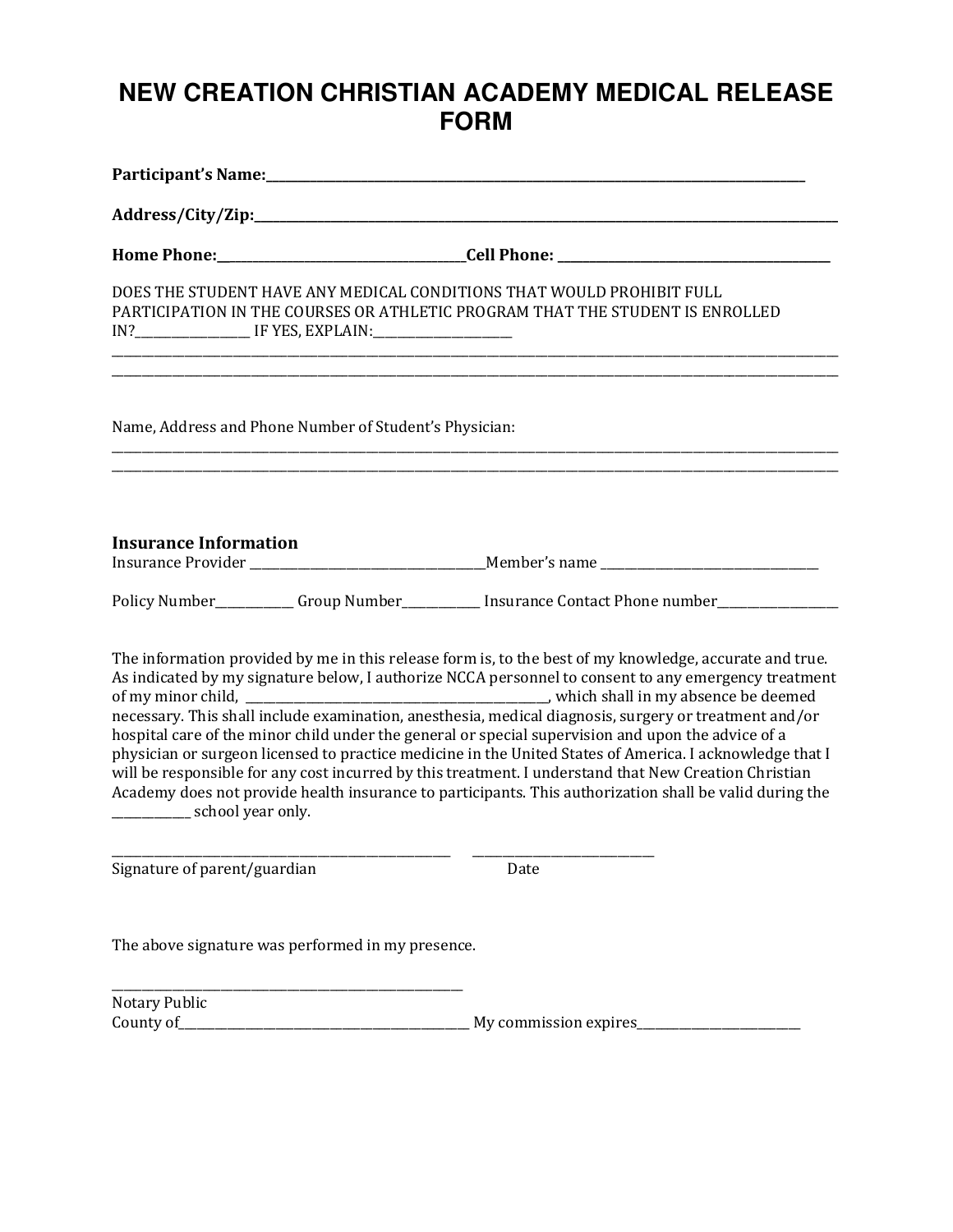# **Eligibility**

NCCA Athletes **must be** academically eligible to participate in our athletic program. With the exception of full-time NCCA students, athletes must submit grades and sample course work each semester for all classes to insure that they are eligible to play.

### **To be Academically eligible to participate, a student must**:

1. To be eligible to participate, practice, and/or try out in interscholastic activities, a student must be academically eligible.

2. Students must take three full-time classes at NCCA to be considered as a full-time enrolled student. If only taking three classes, he/she must be passing all three classes to be eligible to play. If a student is taking four or more classes, he/she can only fail one class in order to remain eligible to participate.

3. If a student is not eligible after the first semester, he/she may be allowed to become eligible after the third nine weeks of the second semester.

4. A student must be taking the appropriate number of subjects each year to be on track to graduate in four years from the school or homeschool program.

5. A Student has eight consecutive semesters (4 consecutive years) of eligibility from the date of entry into the  $9<sup>th</sup>$  grade to be eligible for interscholastic competition. Eligibility in the  $7<sup>th</sup>$  grade will be for 1 year only for varsity. Eligibility in the  $8<sup>th</sup>$  grade will be for 1 year only for varsity. Which means, a  $7<sup>th</sup>$  or  $8<sup>th</sup>$  grader who participates on the varsity level cannot repeat the  $7<sup>th</sup>$  or  $8<sup>th</sup>$  grade and play on the varsity level again in the same grade.

6. Summer school credits are limited to two credits. Cases with extreme circumstances can be appealed to the Dispute Committee and this rule will not have any effect on credits the school count toward graduation.

### **Transfer Eligibility**

1. A student who transfers from one GAPPS member school to another GAPPS member school without a legitimate move is ineligible for interscholastic participation for one full calendar year.

2. Any move that is not legitimate and is made for the purpose of creating eligibility will be considered illegal. The student will be ineligible at any GAPPS school for a period of one calendar year unless there are extenuating circumstances in which case the Dispute Committee would have to rule on.

3. A legitimate move is defined as the following: The family of the student moves closer to the school to which they are transferring than they were to the school previously enrolled. The new residence must be nearer to the school to which they are transferring than the old residence was.

4. If a parent is a full-time employee of a GAPPS member school and changes schools as a coach or full-time employee, then the child of the employee can compete at the new school without losing eligibility. (Full-time employee is considered 20 or more work hours a week)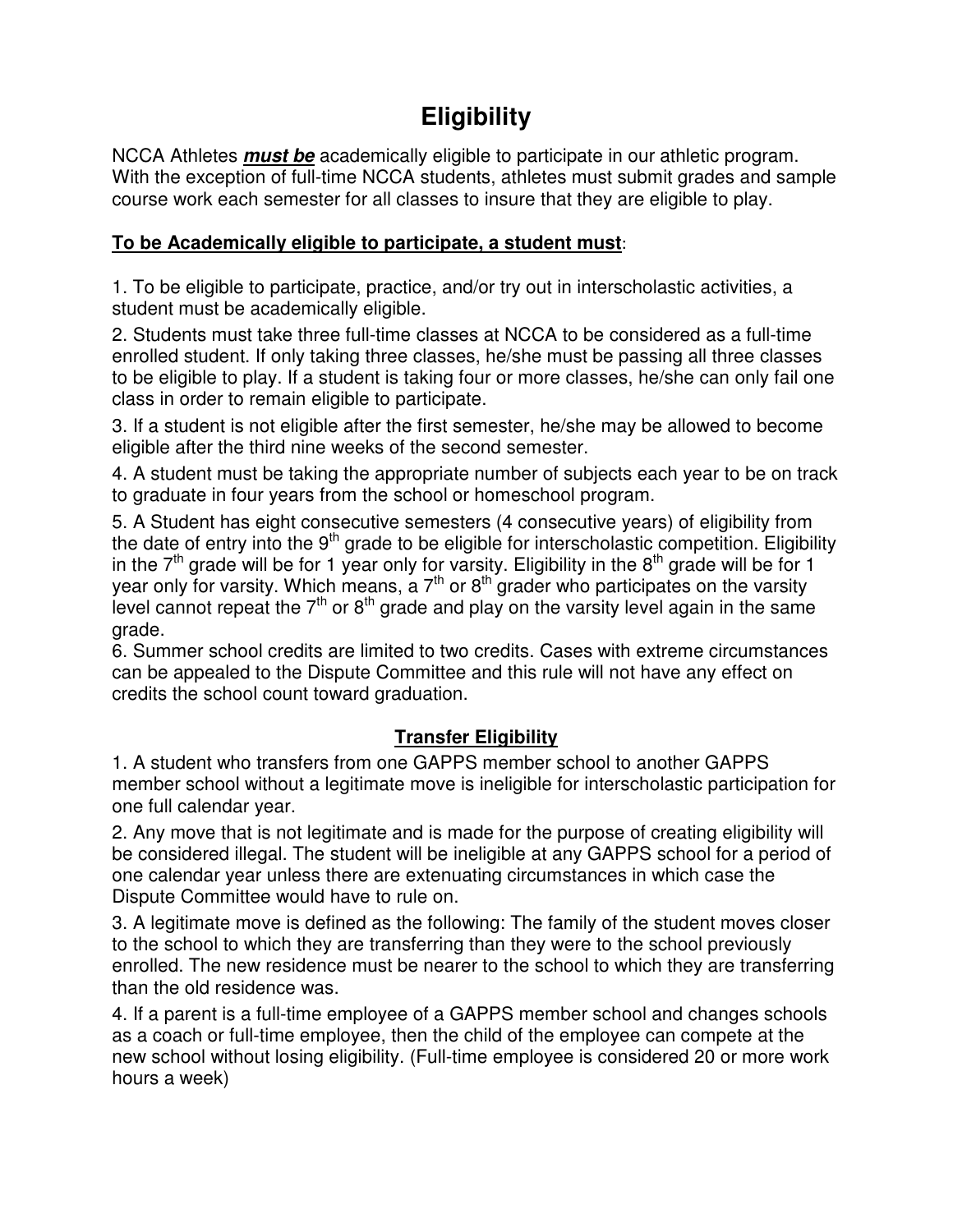## **HOME SCHOOL / ALTERNATIVE EDUCATION STUDENTS (AES)**

The purpose of having AES in the GAPPS is to help schools fill their rosters. AES athletes can only be used to fill rosters, not to gain a competitive advantage. The GAPPS further believes that all athletes should have the opportunity to participate in a competitive league.

The GAPPS will use the definition of the Georgia Accrediting Commission to define home school students or those using some other form of alternative education. The definition provides that students can spend a maximum of 60% of their time at a learning center. A minimum of 40% of their time must be spent studying at home or a place designated by the parents. These students can receive their education through home school groups or cyber schools.

#### **Birth Certificates**

Member schools must submit birth certificates and a report card or academic records of all AES athletes to the GAPPS by sport specific due date.

### **Eligibility**

1. AES athletes and other students considered to be AES athletes will play under the authority of the GAPPS and must meet all eligibility requirements as stated in the Certification of Eligibility section.

2. All AES athletes have four years of eligibility beginning in the 9th grade.

3. According to Georgia homeschool regulations, homeschool students must take an appropriate nationally standardized test at the end of their 9th grade year. Once a homeschool student has taken this test in the 9th grade, he/she will have three years left of eligibility in the GAPPS.

4. According to Georgia homeschool regulations, homeschool students must take an appropriate nationally standardized test at the end of their 12th grade year. Once a home school student has taken this test in the 12th grade to fulfill graduation requirements, he/she is no longer eligible to play sports for a GAPPS school.

5. Students enrolled in less than three full-time classes at a member school are considered AES athletes. Students enrolled in three or more full-time classes at a member school are considered a full-time student.

6. Public school students who attend school at a physical building (out of home) are not eligible to participate with a GAPPS member school.

### **Academic Eligibility**

All athletes participating in sports must be academically eligible.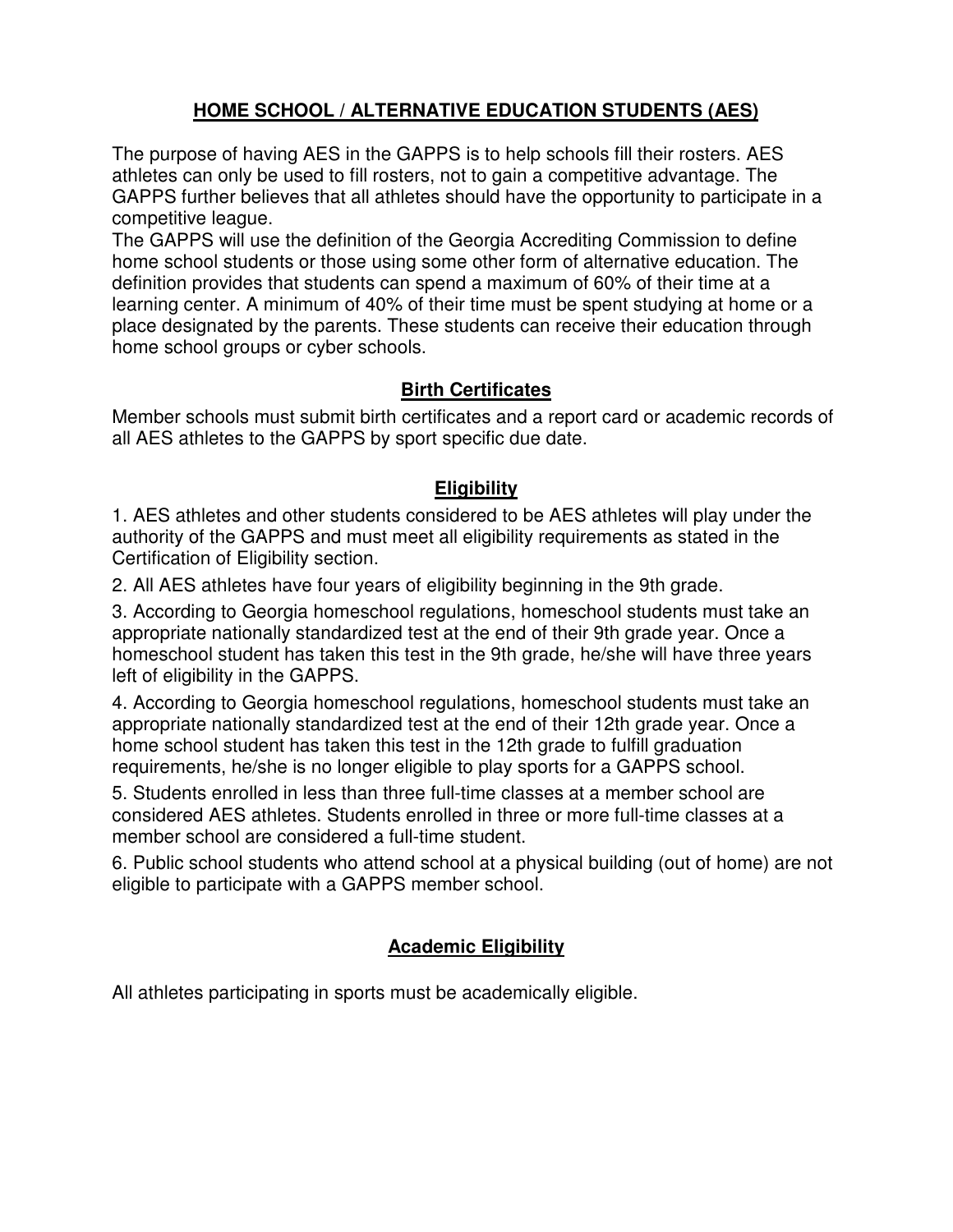#### **Attendance at Practices and Games**

It is each individual player's responsibility to keep informed regarding practice and game schedules. Attendance at practices and games is required. The coach must be notified if a player is going to be absent for a practice or game. If an emergency prohibits attendance or advance notice, please notify the coach within 48 hours following the practice or game. It is up to each coach's discretion how to handle discipline regarding tardiness and/or missed games and practices.

We make every effort possible to schedule games and practices so that they do not conflict with NCCA classes, but in some cases it is unavoidable. It is each student's responsibility to contact his teacher for permission to miss class and for any make up work if game times conflict with a class. Athletic events can never be used as an excuse for unfinished academic work. No student will be allowed to participate in practices or games on a day that he/she was absent from school.

#### **Uniforms and Practice Wear**

Uniforms are the property of NCCA and will be collected at the end of the season. Parents/athletes are responsible for replacing any lost or damaged uniforms. No parts of game uniforms are to be worn at practice or at school during the school day, or at NCCA sponsored events except for participation in you sport. Practice attire should be modest and appropriate for the sport. (All shorts should have at least a 5" inseam.) Shoes must be appropriate for the sport.

#### **Dress Code & Hair Code**

Your coach will direct you in his/her expectations of pre-game, game and post-game attire. You can generally expect to be in full uniform at all times. Respect of and caring for your uniform is always expected.

For safety reasons, jewelry and/or watches are not permitted. Leave all jewelry (including necklaces and earrings) at home for all practices and games.

 It is up to the coach's discretion whether a player needs to get a haircut, shave, change clothes, etc. We expect compliance with and respect for any coach's decision in these matters.

#### **Parental Conduct**

NCCA is very firm about appropriate parental behavior in the stands of each game. Abuse of referees, coaches and/or players is prohibited. Please cheer positively and encourage all the athletes, not just your own. Parents should never speak negatively about:

A. The school: A negative atmosphere can be contagious. Instead, create an atmosphere of gratitude.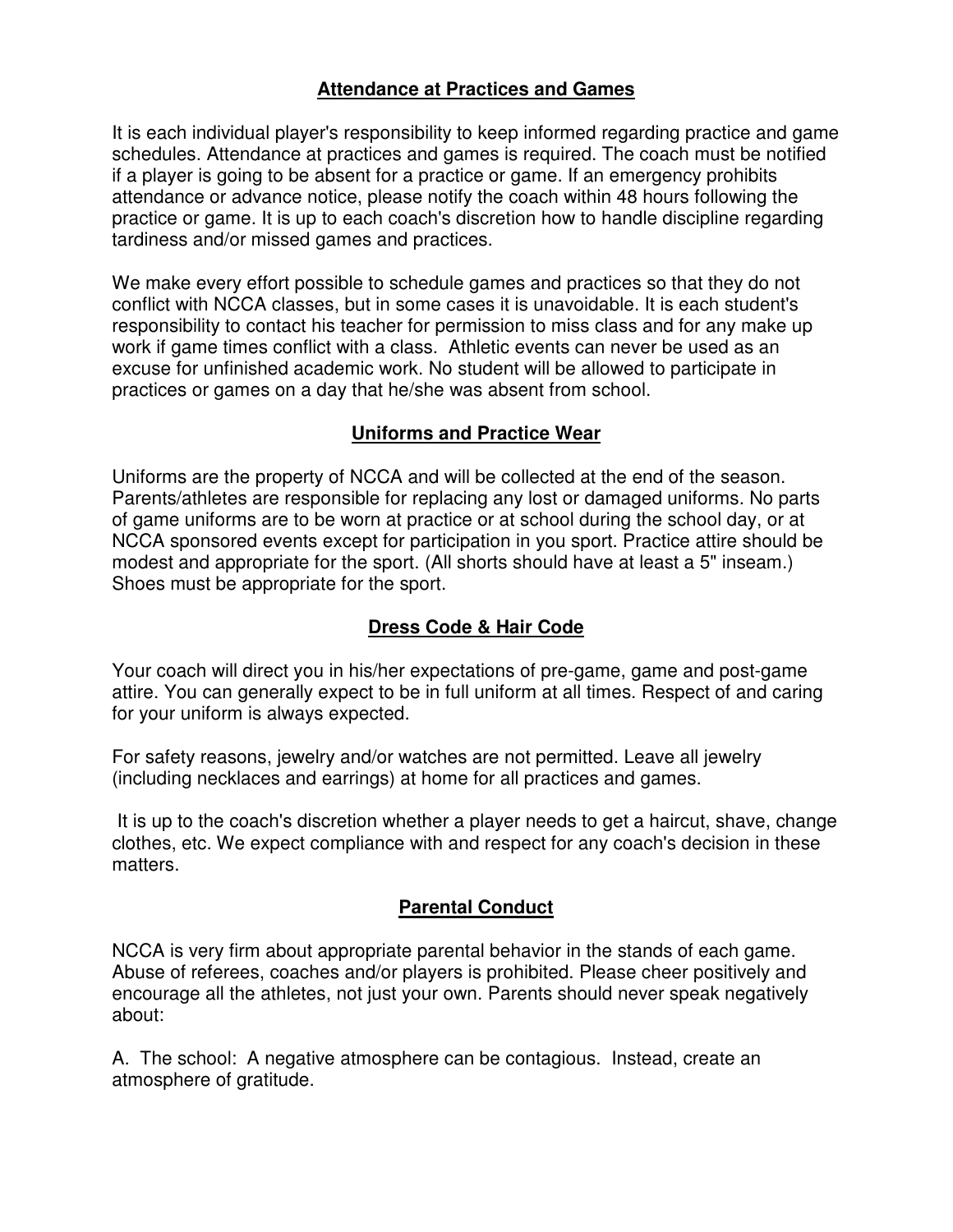B. Other students and parents: Only speak to parents concerning your students or their students. Speak to other students only in an encouraging manner. The only time another parent or student's name should be mentioned is in complementary fashion.

There is no parental coaching from the stands as this may contradict what the coaches are teaching. Parents are not to approach coaches or game officials at the games. Parents in violation of this rule will be asked to leave and possibly barred from attending future games. Parents are to contact the athletic director in writing regarding any issues for discussion 24 hours after the activity, unless deemed an emergency.

Any parent / adult ejected from an athletic event will be assessed a \$50 fine. This fine will be paid before admittance to any further NCCA athletic event. If a second ejection occurs in one sports year the parent / adult will be banned from all NCCA athletic events for 12 months and fined \$100.

#### **Player Conduct**

Players will conduct themselves respectfully at all times before, during and after a game. Arguing with a referee, coach or any player will not be tolerated. Abusive/foul language and/or unnecessary physical contact will result in immediate removal from that game and could result in dismissal from the program. If a player feels that an issue needs to be addressed with a referee, he/she must take that issue to the coach who will handle it with the referee. Any player ejected from a game will be required to pay the fine assessed by the conference.  $1<sup>st</sup>$  ejection \$50 and minimum one game suspension. 2<sup>nd</sup> ejection \$100 and removal from team.

#### **Time in Play**

NCCA plays all sports in a competitive conference. We encourage playing your best and playing to win while doing so within the rules and behaving appropriately. This is different from recreational team play. Therefore, not all players will receive equal playing time. Athletic fees do not guarantee playing time. If there is a concern about playing time, the student should discuss that with their coach. Coaches will make decisions on who plays when, while considering what is best for the team. We feel practice time, training and being part of a competitive team are valuable aspects for students.

#### **Travel**

All athletes are required to ride the bus to away athletic events. Any exception must be authorized by Head Coach. The athlete must have parental permission presented to the Head Coach to ride home with his / her parents or another parent after away games. No athletes will be allowed to ride home with other students or non adults.

#### **Fees**

Athletic fees are non-refundable and will not be prorated. If a player starts the season and is placed on a roster, athletic fees must be paid. In the event the player quits, becomes academically ineligible or is pulled from the team by a parent / guardian, fees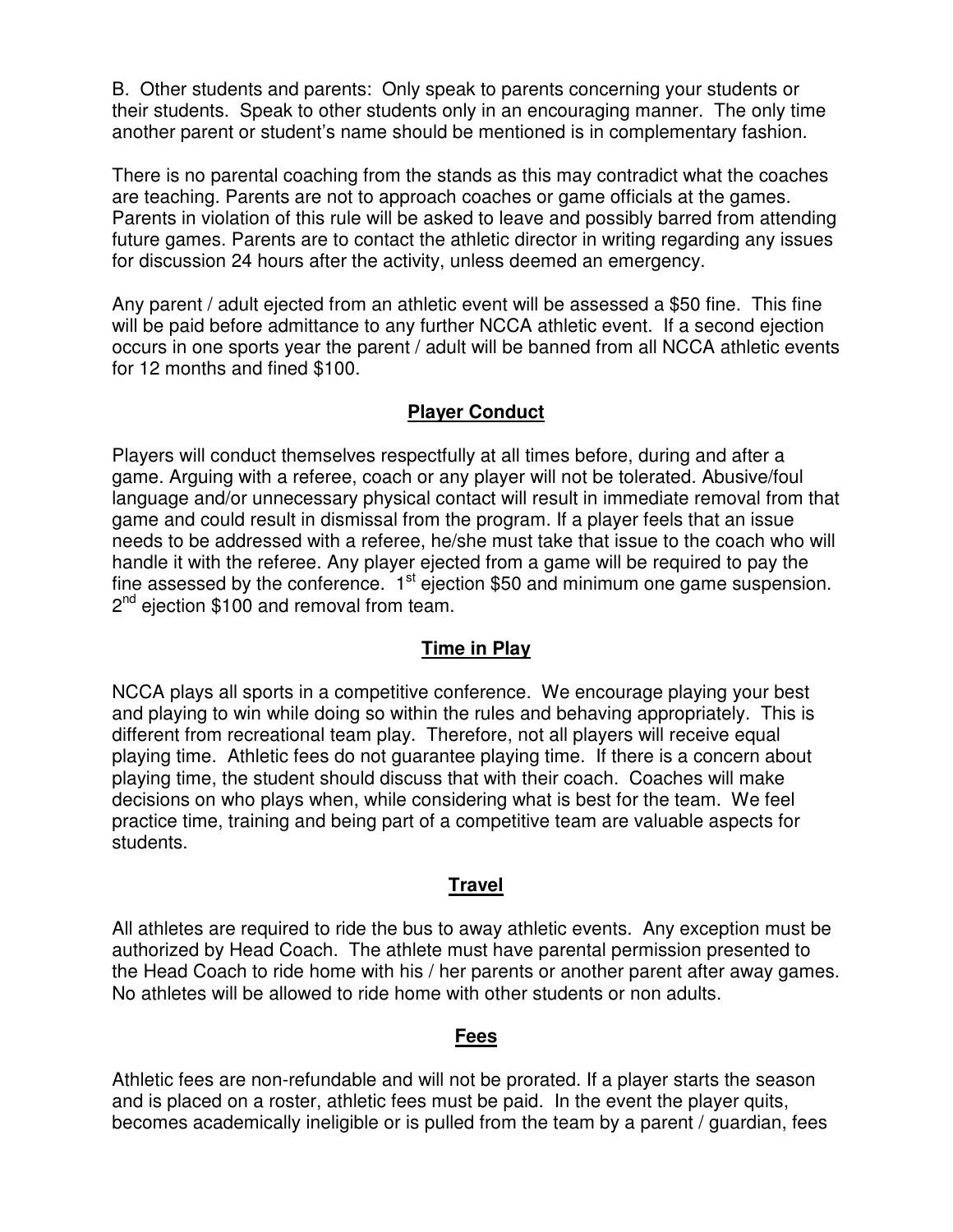must be paid in full at that time. All student's fees' must be paid by the halfway point of the season to maintain eligibility.

#### **Volunteers, Crusaders Athletic Club and Tax Exempt Status**

Our parent volunteers are an integral part of the success of our athletic programs. We encourage and welcome your assistance. Our Crusader Athletic Club provides many services to our teams and participants. We invite you to join, attend and support their activities. NCCA is recognized by the IRS as a tax-exempt, non-profit organization. While membership and program fees are not tax deductible, donations are. Members are encouraged to consider donations and to solicit donations to the school and/or athletic program. Please contact the athletic director regarding any assistance you can provide.

| Parent signature | Date |
|------------------|------|
| Player signature | Date |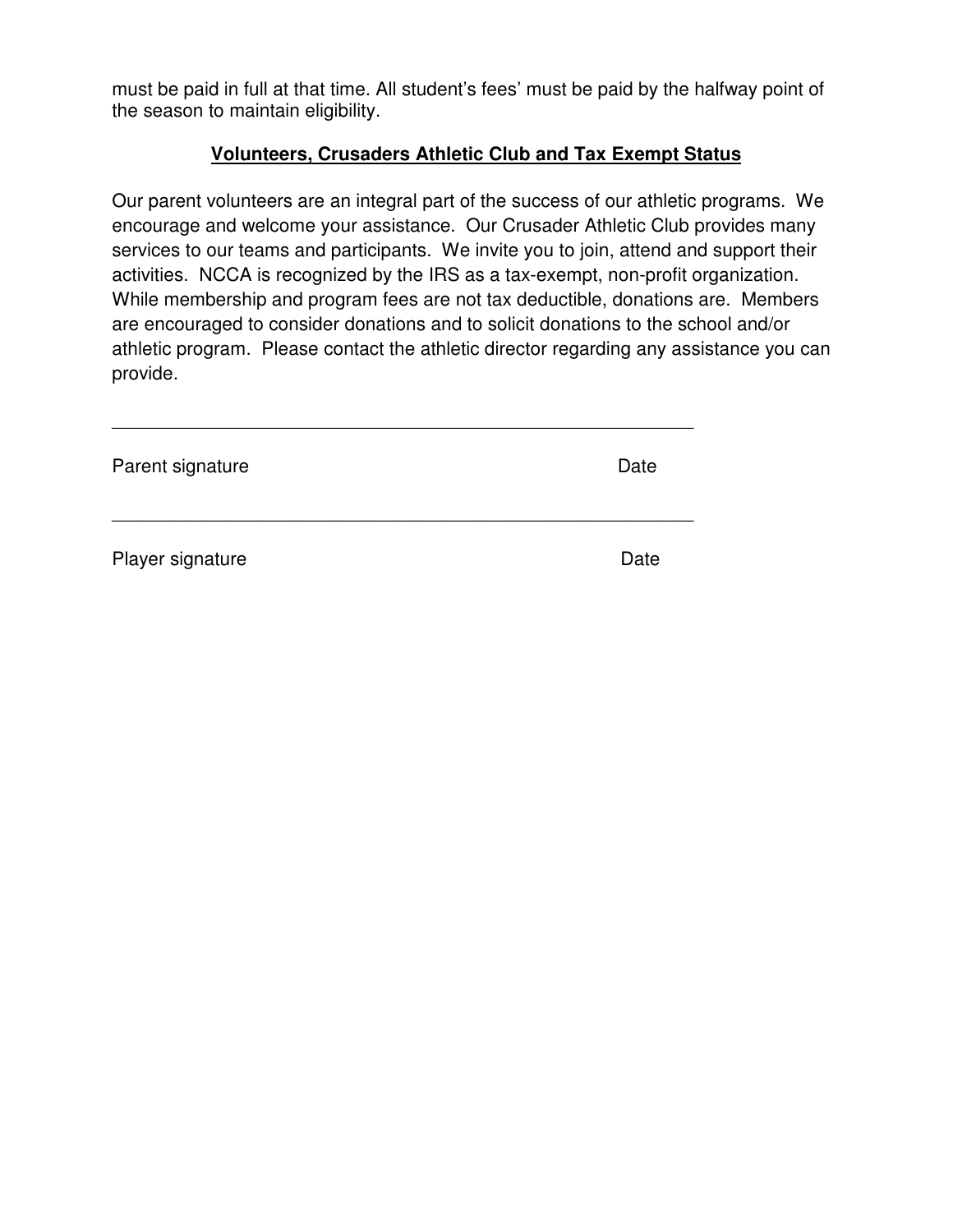## Waiver/Release AMATEUR ATHLETIC WAIVER AND RELEASE OF LIABILITY **Read before signing.**

In consideration of being allowed to participate in any way on the New Creation Christian Academy team, in any related events and activities, the undersigned acknowledges, appreciates and agrees that:

1. The risk of injury from the activities involved in this program is significant, including the potential for minor, major and life threatening injuries, while particular rules, equipment and personal discipline may aid in the risk, the potential risk of serious and life threatening injuries does exist; and,

2. I KNOWINGLY AND FREELY ASSUME ALL SUCH RISKS, both known and unknown, EVEN IF RISING FROM THE NEGLIGENCE OF THE RELEASEES, or others, and assume full responsibility for participation; and,

3. I willingly agree to comply with the stated and customary terms and conditions for participation. If, however, I observe any unusual significant hazard during my presence or participation, I will remove myself from participation and bring such to the attention of the nearest official immediately; and,

4. I, for myself and on behalf of my heirs, assigns, personal representatives and next of kin, HEREBY RELEASE AND HOLD HARMLESS, the New Creation Christian Academy team, any coach, team member , volunteer, any Recreation Department or location of playing field or practice field, their officers, officials, agents and/or employees, other participants, sponsoring agencies, sponsors, advertisers, and if applicable, owners and lesser of premises used to conduct any event or practice, WITH RESEPCT TO ANY AND ALL INJURY, DISABILITY, LIFE THREAT, or the loss or damage to person or property, WHETHER ARISING FROM THE NEGLIGENCE OF THE RELEASEE OR OTHERWISE.

I HAVE READ AND UNDERSTAND THIS RELEASE OF LIABILITY AND ASSUMPTION OF RISK AGREEMENT. I FULLY UNDERSTAND ITS TERMS, AND UNDERSTAND THAT I HAVE GIVEN UP SUBSTANTIAL RIGHTS BY SIGNING IT, AND SIGN IT FREELY AND VOLUNTARILY WITHOUT ANY INDUCEMENT.

\_\_\_\_\_\_\_\_\_\_\_\_\_\_\_\_\_\_\_\_\_\_\_\_\_\_\_\_\_\_\_\_\_\_\_\_\_\_\_\_\_\_\_\_\_\_\_\_ \_\_\_\_\_\_\_\_\_\_\_\_\_\_\_\_\_\_\_\_\_\_\_\_ Participant's Signature **Date Signed** FOR PARTICIPANTS OF MINORITY AGE (UNDER AGE 18 AT THE TIME OF PRESENTATION)

This is to certify that I, as parent/guardian with legal responsibility for this participant, do consent to his/her release as provided above all the Releases, and for myself, my heirs, assigns and next of kin, I release, agree to indemnify and hold harmless the above Releases from any and all liabilities incident to my minor child's involvement or participation in these programs as provided above, EVEN IF ARISING FROM THEIR NEGLIGENCE.

\_\_\_\_\_\_\_\_\_\_\_\_\_\_\_\_\_\_\_\_\_\_\_\_\_\_\_\_\_\_\_\_\_\_\_\_\_\_\_\_\_\_\_\_\_\_\_\_\_ \_\_\_\_\_\_\_\_\_\_\_\_\_\_\_\_\_\_\_\_\_\_\_ Parent's Signature Date Signed

Emergency Phone Number: \_\_\_\_\_\_\_\_\_\_\_\_\_\_\_\_\_\_\_\_\_\_\_\_\_\_\_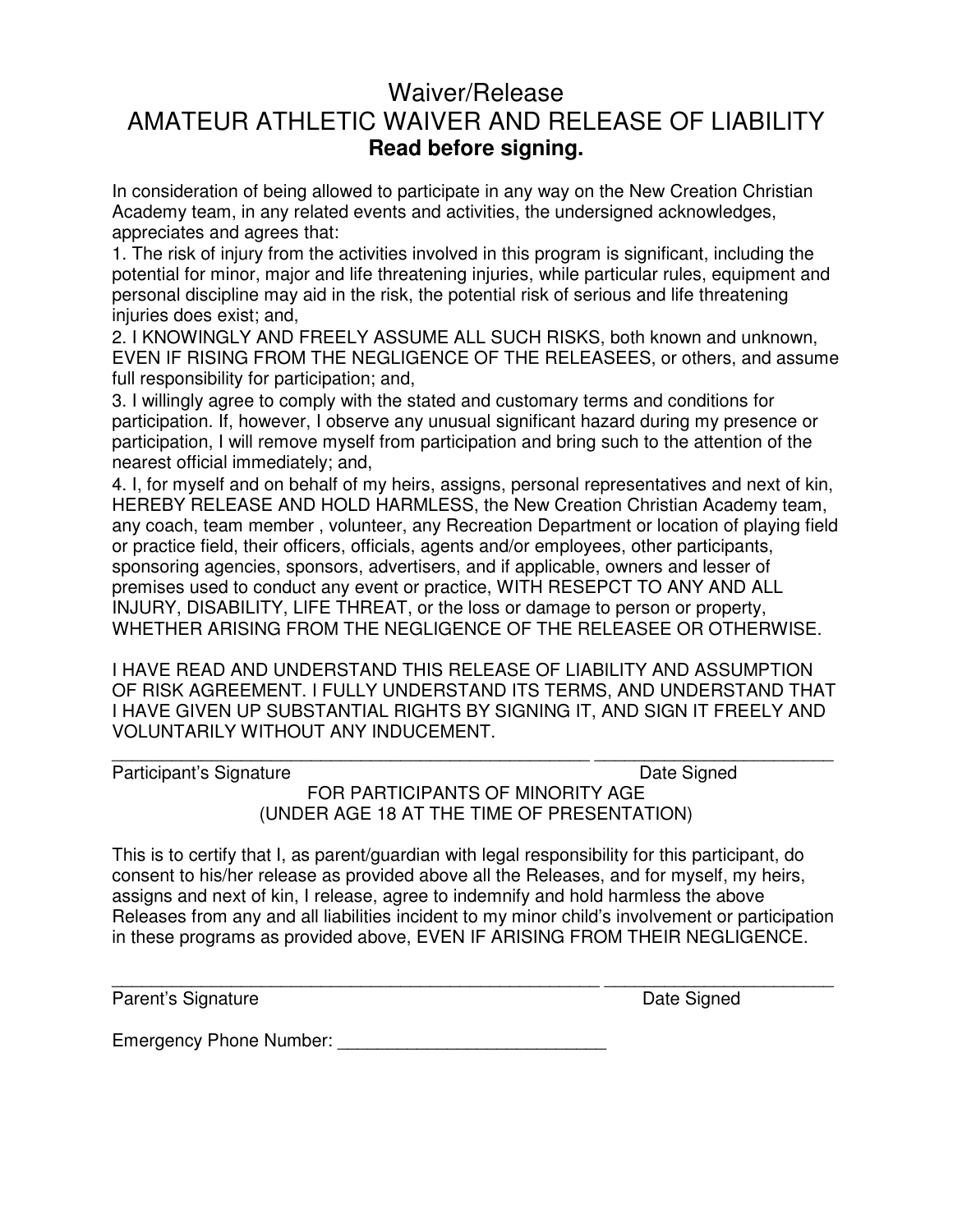

## **Concussion Information and Acknowledgement Form**

Parent and Student:

It is important that parents and students are educated about concussions. All concussions are serious, and concussions can occur in any sport.

1. Definition of Concussion: A brain injury that interferes with the normal brain function. 2. Causes of Concussions: A bump, blow, or jolt to the head or body that causes the head and brain to move quickly back and forth.

3. Signs and Symptoms of Concussions:

| Headache             | <b>Memory Loss</b>         | <b>Concentration Problems</b>                        |
|----------------------|----------------------------|------------------------------------------------------|
| <b>Nausea</b>        | <b>Appears Dazed</b>       | <b>Slowed Thought Process</b>                        |
| <b>Vomiting</b>      | <b>Slurred Speech</b>      | <b>Difficulty Thinking Clearly</b>                   |
| <b>Dizziness</b>     | <b>Moves Clumsily</b>      | <b>Answers Questions Slowly</b>                      |
| <b>Confused</b>      | <b>Balance Problems</b>    | <b>Sensitivity to Light or Noise</b>                 |
| Sluggish             | <b>Forgets Instruction</b> | <b>Unsure of Game, Score, Opponent</b>               |
| Fatigue              | <b>Numbness/Tingling</b>   | <b>Shows Mood, Personality, Behavior Changes</b>     |
| <b>Blurry Vision</b> | <b>Loses Consciousness</b> | <b>Cannot Recall Events Prior To or After Injury</b> |

4. In accordance with Georgia law, the following must occur if an individual exhibits signs, symptoms, or behaviors of a concussion:

a. The individual shall be immediately removed from practice or competition.

b. The individual shall not return to practice or competition the same day that the concussion or suspected concussion occurred.

c. The individual suspected of having a concussion shall be seen by an appropriate health care professional before the individual can return to athletic participation.

d. If no concussion has occurred, the individual can return immediately to practice or competition.

e. If a concussion has occurred, the individual cannot return to participation in practice or competition until medically cleared by an appropriate health care professional.

f. An individual should never return to participation if the individual still has any symptoms of a concussion.

g. After clearance has been issued, the individual's actual return to participation in practice and competition should follow a gradual procedure suggested by the National Federation of High Schools and directed by the appropriate health care provider clearing the athlete for activity.

h. An appropriate health care profession may include a licensed doctor or another licensed individual under the supervision of a licensed doctor such as a nurse practitioner, physician assistant, or certified athletic trainer who has received training in concussion evaluation and management.

5. The following information can be found online and is recommended for parents and students to read concerning concussions:

a. 2013 NFHS Suggested Guidelines for Management of Concussions in Sports

b. A Parent's Guide to Concussions in Sports (NFHS)

6. Parent and student should sign the form below. The school and parent should maintain a copy of this form.

\_\_\_\_\_\_\_\_\_\_\_\_\_\_\_\_\_\_\_\_\_\_\_\_\_\_\_\_\_\_\_\_\_\_\_\_\_\_\_\_\_\_\_\_\_\_\_\_\_\_\_\_\_\_\_\_\_\_\_\_\_\_\_\_\_\_\_\_\_\_\_\_\_\_\_\_\_\_\_\_\_\_\_\_

\_\_\_\_\_\_\_\_\_\_\_\_\_\_\_\_\_\_\_\_\_\_\_\_\_\_\_\_\_\_\_\_\_\_\_\_\_\_\_\_\_\_\_\_\_\_\_\_\_\_\_\_\_\_\_\_\_\_\_\_\_\_\_\_\_\_\_\_\_\_\_\_\_\_\_\_\_\_\_\_\_\_\_\_

#### **I have read this form and I understand the facts presented in it.**

Parent/Guardian Printed Name **Student Printed Name** 

Parent/Guardian Signature **Student Signature** Date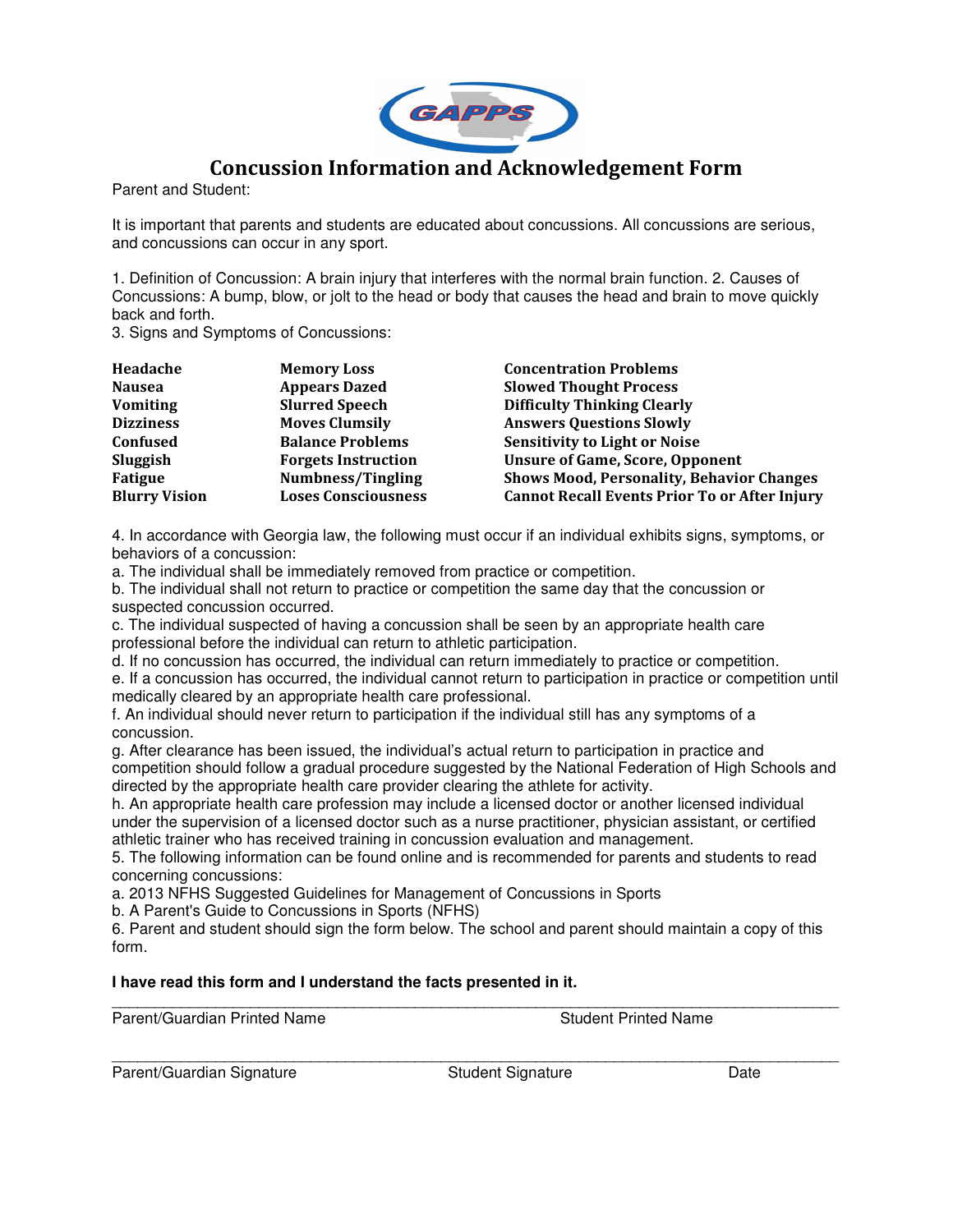

#### **GAPPS Alternative Education Student (AES) Participant Agreement**

The school that you will be participating in sports and/or other activities is a member of the Georgia Association Private and Parochial Schools. The GAPPS has a policy concerning the participation of AES in sports and activities within the guidelines of the association which can be found in the Division II manual at www.gicaasports.com. Every AES participant and parent(s) must read and understand the policy of the GAPPS prior to participating in any activity with the GAPPS member school. A summary of the policy is listed below. The athletic director or school administrator should be able to answer any questions about the policy.

#### **Birth Certificate and Age**

1. A copy of the birth certificate must be provided by the parent. A student who turns 19 prior to May 1 $st$  preceding the school year of participation will not be eligible to play varsity sports the following school year.

#### **Academic Eligibility**

1. A copy of a report card or academic record must be provided by the parent.

2. All AES must be academically eligible before try-outs or participation in interscholastic activities

3. All AES must be on track to graduate in four years after entering the 9th grade.

4. All AES must meet the eligibility requirements in the Certification of Eligibility section of the GAPPS manual.

5. An AES participant taking four or more classes can only fail one class in order to remain eligible to participate.

#### **"Home Base" School**

1. All AES will have a "home base" school that they will be eligible in for the duration of their eligibility.

2. AES participants must live within a 30-mile radius of the GAPPS "home base" school.

3. The "home base" school must have the parent and student sign the GAPPS AES Participant Agreement. It states that the AES participant is agreeing to participate in sports and other activities only with that particular school. 4. An AES participant who transfers from one GAPPS member school to another GAPPS member school without a

legitimate move is ineligible for interscholastic participation for one full calendar year. A legitimate move would be defined as a move outside of the 30-mile radius of the "home base" school. This applies to those in the  $9<sub>th</sub>$ -12th grade and any 7th and 8th graders who participated in a varsity level sport.

5. All AES participants must be covered through their "home base" school for the GAPPS catastrophic insurance which is a one-time annual fee that covers them for all GAPPS activities for the complete school year.

#### **Limits of Participation**

1. An AES participant has eight consecutive semesters or four consecutive years of eligibility from the date of entry into the 9th grade to be eligible for interscholastic activities. Eligibility in the 7th and 8th grade will be for one year only per grade for varsity. In other words, a  $7<sub>th</sub>$  or  $8<sub>th</sub>$  grader who participates on the varsity level cannot repeat the 7th or 8th grade and play on the varsity level again in the same grade.

2. According to Georgia homeschool regulations, homeschool students must take an appropriate nationally standardized test at the end of their 9th and 12th grade years. Once homeschool students have taken this test in the  $9<sub>th</sub>$  grade, they will have three years of eligibility left in the GAPPS. Once they have taken this test in the 12th grade to fulfill graduation requirements, they are no longer eligible to play sports for a GAPPS school.

3. If an AES plays one sport at a GAPPS member school, then the AES cannot play another sport for a different GAPPS member school in Division II or III.

4. Public school students who attend school at a physical building (out of home) are not eligible to participate.

5. An AES cannot participate in any athletic contest as a professional under contract.

**----------------------------------------------------------------------------------------------------------------------------------------------------------------------------------------------------------------------------------------------------------------------------------------------------------------------------------------------------------------------------------------------**  I have read this form and understand the GAPPS policy. I agree to abide by all of the information contained in this agreement as well as other rules and regulations about AES participants listed in the GAPPS manual.

\_\_\_\_\_\_\_\_\_\_\_\_\_\_\_\_\_\_\_\_\_\_\_\_\_\_\_\_\_\_\_\_\_\_\_\_\_\_\_\_\_\_\_\_\_\_\_\_\_\_\_\_\_\_\_\_\_\_\_\_\_\_\_\_\_\_\_\_\_\_\_\_\_\_\_\_\_\_\_\_\_\_\_\_\_

Parent/Guardian Signature AES Participant Signature Date I have explained the GAPPS policy regarding AES to both the parent and participant.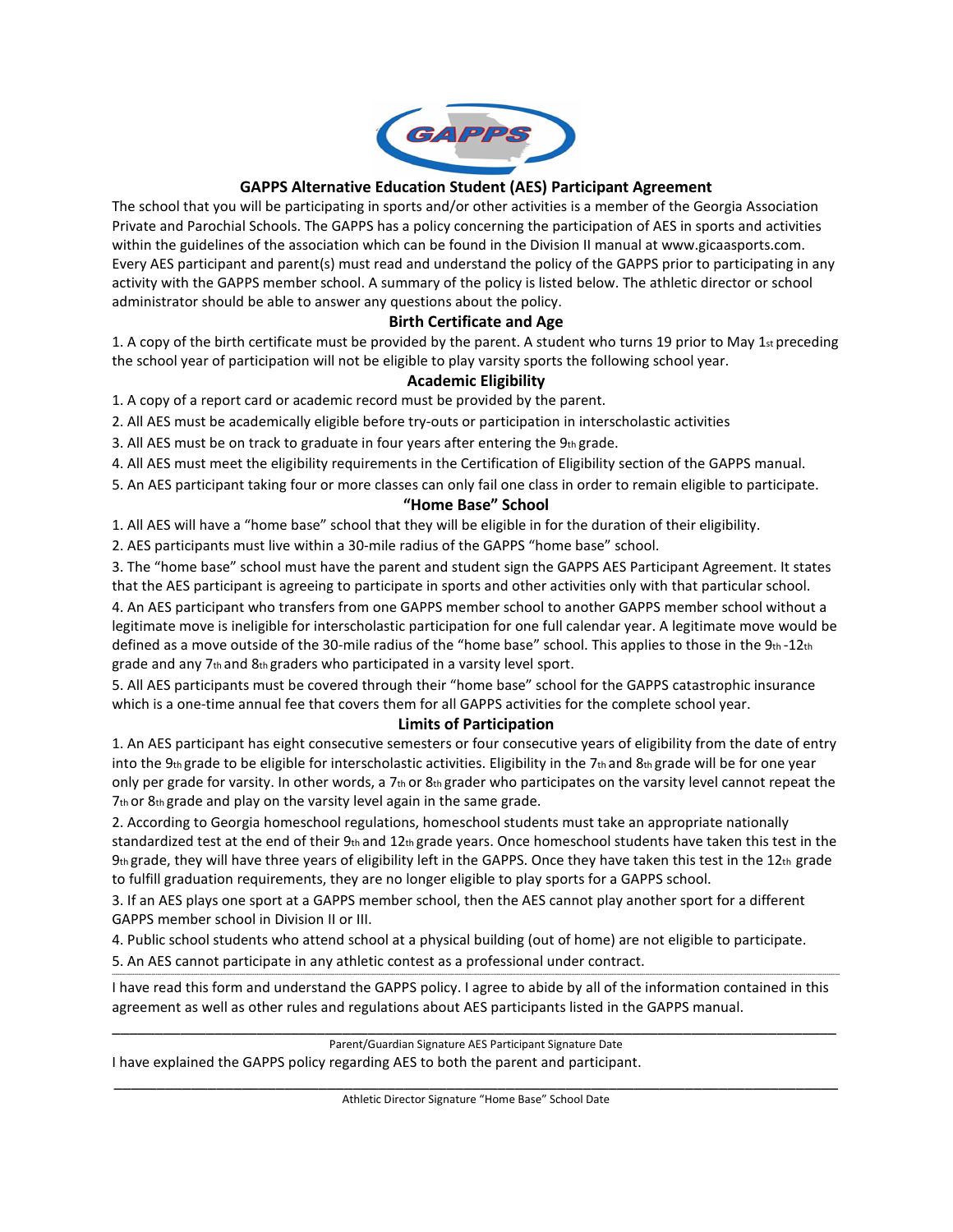# Alternative Education Students (AES)

Please fill out the form below and return it to the athletic department along with a copy of Birth Certificate and last standardized test taken. (PSAT, SAT, ITBS)

| Year Entered or plan to enter 9 <sup>th</sup> grade |  |
|-----------------------------------------------------|--|
| Name of home school organization to which athlete   |  |

belongs\_\_\_\_\_\_\_\_\_\_\_\_\_\_\_\_\_\_\_\_\_\_\_\_\_\_\_\_\_\_\_\_\_\_\_\_\_\_\_\_